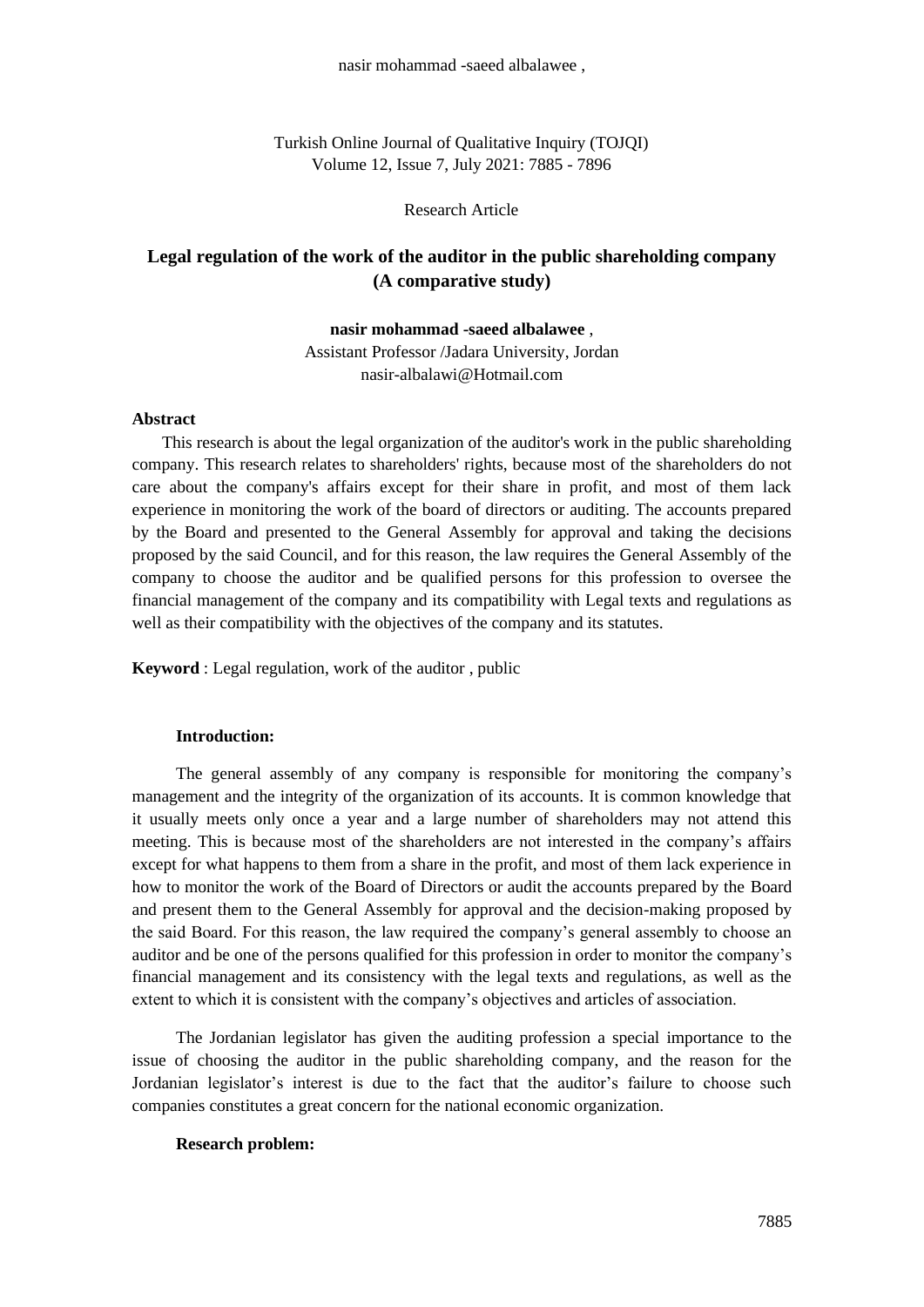The problem of this research revolves around the chief's question "What is the legal regulation for the work of the auditor in the public shareholding company" and several questions derive from that, namely:

1- How to choose the auditor in the public shareholding company?

2- How is the auditor's contract in the public shareholding company terminated?

3- What are the obligations and rights of the auditor in the public shareholding company?

#### **Research importance:**

The problem of this research appears in the following:

1- A legal regulation statement for the auditor's work in the public shareholding company.

2- How to choose the auditor in the public shareholding company, and to terminate his contract.

3- A statement of the obligations and rights of the auditor in the public shareholding company.

Research Methodology:

In this research, the following approaches were followed:

1- The inductive approach: by extrapolating the texts of the Jordanian Companies Law and the French Law related to a research topic.

2- Analytical method: by analyzing the texts of the law related to a research topic.

3- The comparative approach: by comparing the Jordanian and French law.

#### **The first topic**

How to choose the auditor in the public shareholding company and how to terminate his contract

Given the importance of the work performed by the auditor in the public shareholding company, this includes auditing the company's balance sheet and accounts , as well as the oversight of its business in terms of its compliance with the law and the company's system. The legislator granted the general assembly, as a general principle, the power to choose the auditor's accounts, and he also mentioned some exceptions to the general origin in choosing the auditor by parties other than the company's regular general assembly (1).

 Article (192) Paragraph (A) of the Jordanian Companies Law No. (22) of 1997 stipulates that the General Assembly of Shareholders shall elect one or more auditors for the company from among the auditors licensed to practice the profession for one renewable fiscal year and decide their fees or delegate the Board of Directors Management determines fees. And in paragraph (b) of the same article, it was stipulated that in the event that the general assembly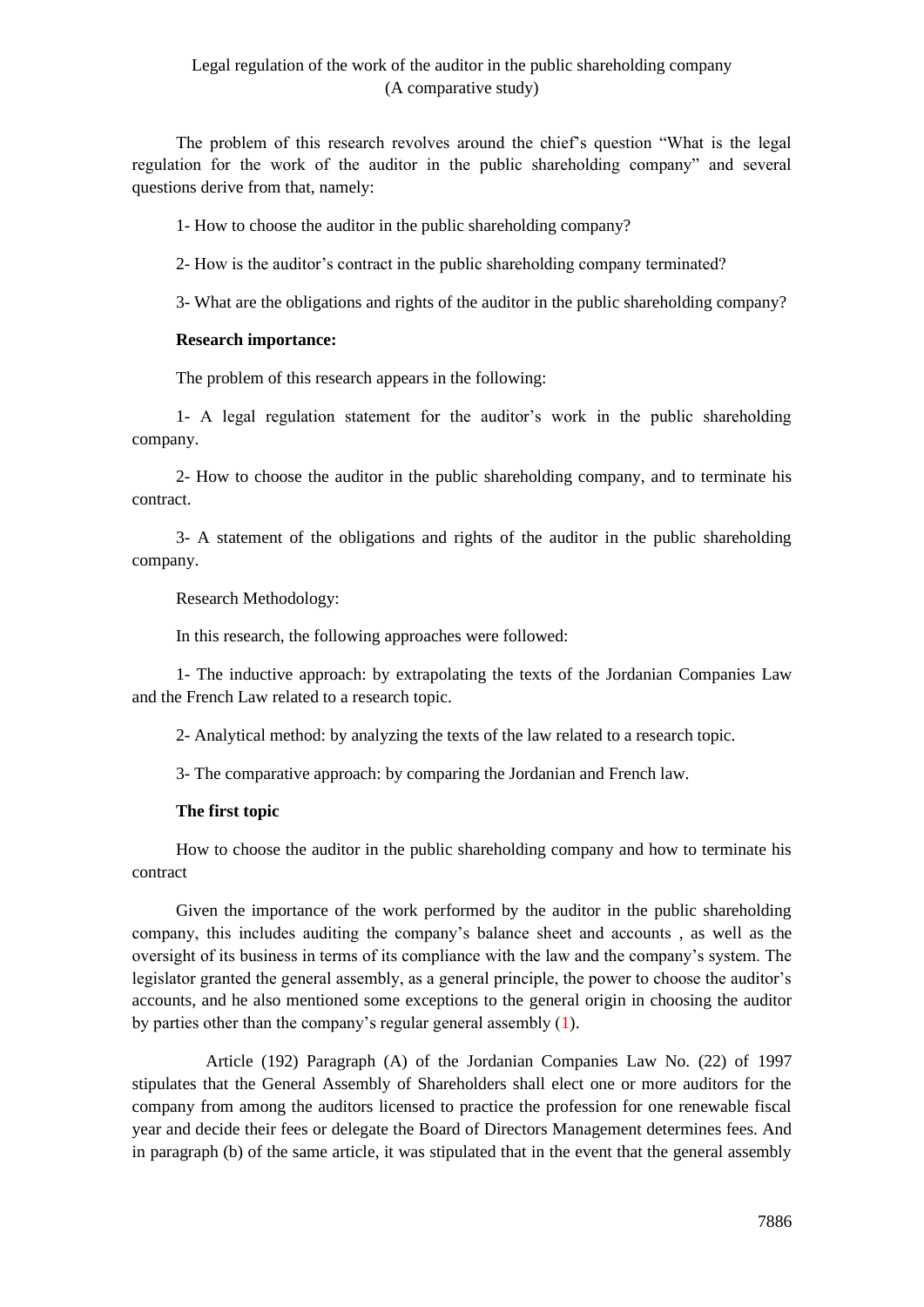failed to elect the auditor, or the auditor elected by the general body apologized or refrained from working for any reason, the board of directors shall attribute to the auditors of the companies at least three auditors Within 14 days from the date of his vacancy, to choose one of them, provided that he fulfills the necessary conditions for that. We believe that this solution, which was mentioned in the Jordanian legislation regarding the board of directors' nomination of three auditors to the corporate auditor, is defective because it ultimately leads to the auditor falling under the influence of the company's board of directors.

The researcher tends to take the Jordanian legislator to the ruling followed by the French legislator in this case, which is that each shareholder may, in the absence of the auditor, request the president of the commercial court as a matter of urgency to take the procedures for appointing the auditor.

Article (106) of Jordanian Law No (22) of 1997 stipulated the tasks to be undertaken by the company's founding general assembly in the first meeting held by the partners' general assembly. Among those tasks was what was stated in paragraph (A/4), which stipulated "electing an auditor" Or the company's auditors and determine their fees, or authorize the Board of Directors to determine the fees.

The first requirement: How to choose the auditor in the public shareholding company:

All public joint stock companies are obligated to have at least an auditor. The general assembly of the public shareholding company is considered to have the highest sovereignty and the first jurisdiction to appoint the auditor while the company is present, in order to protect all the beneficiary parties from the financial statements that the auditor audits and this is a general principle (2).

Article (171) of the Jordanian Companies Law No (22) of 1997 stipulates that "the authority of the general assembly of a public shareholding company includes, in its ordinary meeting, the consideration of …… in particular the following … 6- Electing the company's auditors on its budget, other final accounts and financial conditions.

Article 192 of the Jordanian Companies Law stipulates that the General Assembly elects one or more auditors from among the auditors licensed to practice the profession for a renewable period of one year. In the event that the general assembly failed to elect the auditor, or the auditor elected by the general assembly apologized, or refrained from working for any reason or died, the board of directors shall assign to the auditors at least three auditors within fourteen days from the date of this vacancy. The center has to choose one of them, and this is what the same article stipulates in its second paragraph  $(3)$ .

And through what we touched upon regarding the appointment of the auditor in the public shareholding company through the ordinary general assembly, being the owner of the original right to that without authorizing any other party to grant it that right. However, there are exceptions to this principle by appointing an auditor in those companies by their constituent assembly or by appointing him by a court ruling. This is unless it has been clarified in Jordanian legislation, and we interpret this as follows:

First: Choosing the auditor through the Constituent Assembly: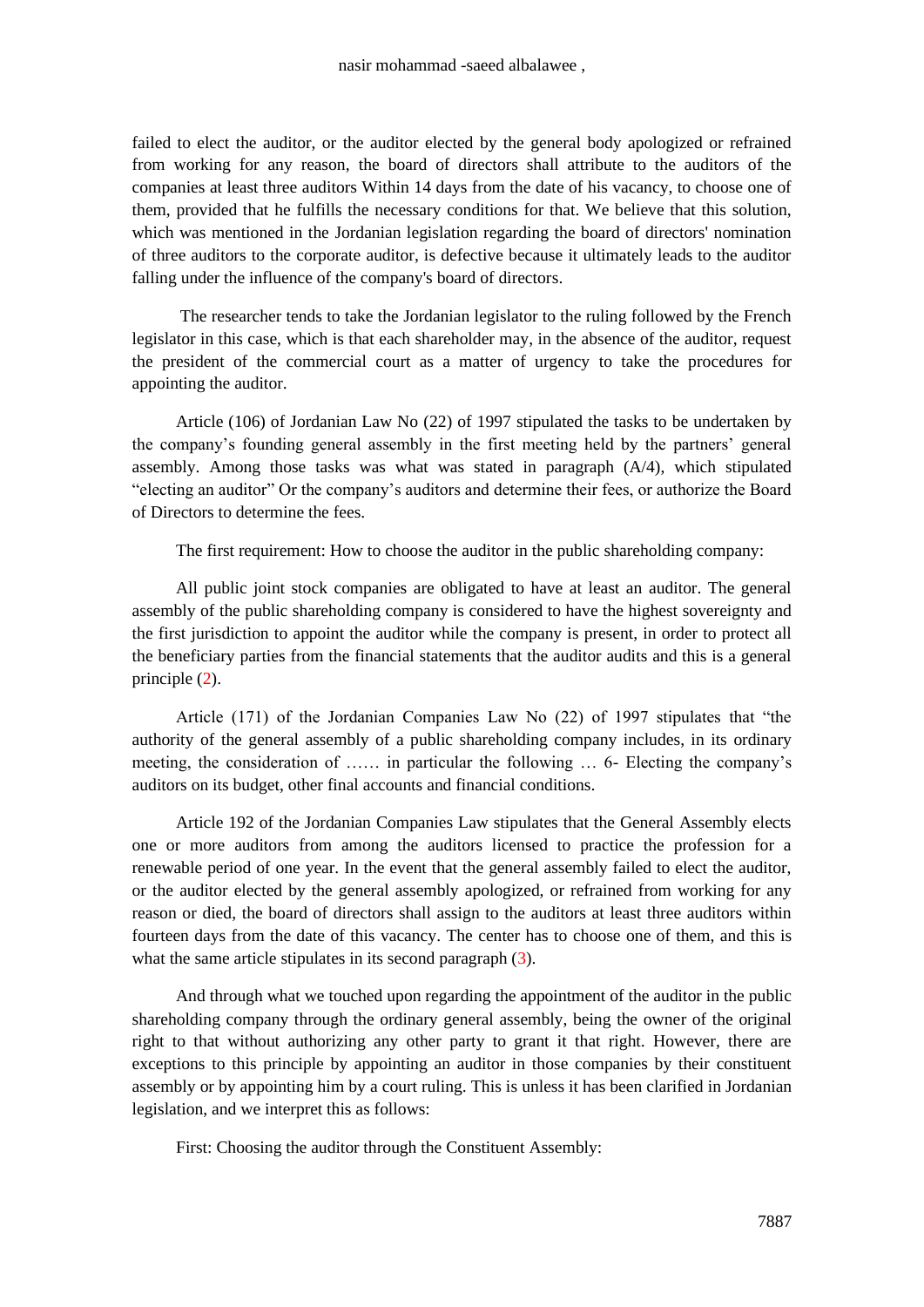The legislator permitted, as an exception to the general principle, that the founders of the company be appointed as the first auditor for accounts (the first auditor), as it falls within the competence of the founding body to appoint the first administrative bodies, i.e. the first board of directors and the first auditor, and to determine his fees for the company's first financial year  $(4).$ 

The Jordanian legislator referred to this in Article No. (92) when he was exposed to the establishment of the public shareholding company and stipulated that the founders of the company, when they submit the incorporation application form, that that request include the name of the auditor, who was chosen by the founders for the incorporation stage: "The application for incorporation of the company shall be submitted by the founders of the company to The auditor on the form prescribed for this purpose, marked with the following..... The name of the auditor chosen by the founders for the incorporation stage...." They elect a committee called the founders' committee, with no more than five of them, and this committee has the right to choose an auditor for the public shareholding company during the founding period, until the company's first general assembly is convened, which then becomes obligatory for it to choose the auditor for one renewable fiscal year (5).

Second: Choosing the auditor through the judiciary:

The appointment of the auditor in the public shareholding company is through the judiciary in the event that he is not appointed by the public body or any other body entrusted to it, or in the event that the auditor is unable to perform the tasks entrusted to him, or in the event of the company's expiration and leaving his place vacant in the shadow of The existence of the company whose accounts he audits is not indicated by the Jordanian legislator. While we see that the French legislator has turned to appointing the auditor by a judicial authority, whereby any shareholder in the company is permitted to ask the head of the commercial court in whose circle the company's headquarters is located, to appoint the auditor. This case is temporarily, until the meeting of the general assembly, and it appoints one or more auditors for the same company, and this right is not decided in accordance with the text of Article No. (224/3) of the French law, except for the shareholders alone, without other persons who may have a direct interest in appointing the auditor of accounts, The number of shares owned by the shareholder who submits the application is not considered. Also, the conditions for a state of urgency are not required, and in application of this, if the auditor is suspended from practicing his profession as a disciplinary sanction for a violation he committed, and the general assembly of shareholders had not chosen a reserve. Each shareholder may, if the general assembly does not take the initiative to appoint an auditor, request in the name of the company from the head of the commercial court in whose jurisdiction the company's head office is located, to appoint an auditor for the company, but the question has arisen in France about appointing the auditor through the judiciary in other cases that cannot be Saying in it that the general body has neglected this appointment, as if the appointed auditor becomes incapable of carrying out his work tasks for any reason.

The second requirement: Termination of the auditor's appointment in the public shareholding company: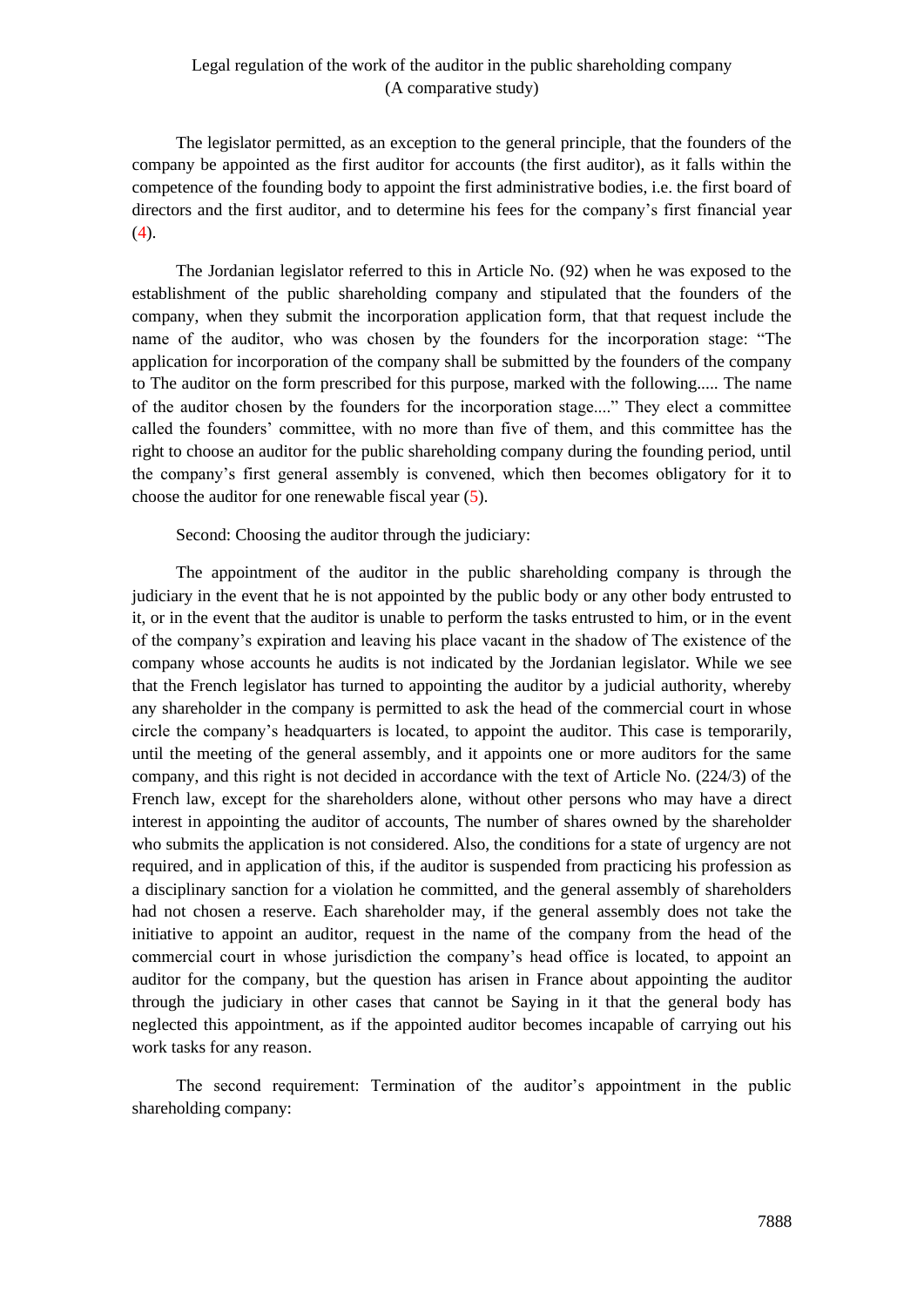The auditor in the public shareholding company performs his task for the financial year for which he was appointed and leaves to the general assembly of shareholders the matter of renewing his appointment for the next financial year or appointing someone else to replace him. It also ends if a legal or physical impediment is achieved that prevents the auditor from performing his work, as the general body submits to dismiss the auditor before the end of his work term, or he may himself submit his resignation  $(7)$ .

In the Jordanian law, Article (A/192) stipulates that "the general assembly shall elect each of the public shareholding company and the partnership limited by shares, one or more auditors from among the auditors licensed to practice the profession for a period of one year, subject to renewal." We conclude from this text that he limits the task of the auditor appointed by the General Assembly to one renewable fiscal year (8).

It is noted that the legal period stipulated in the Jordanian legislation is short so that it does not allow the auditor to find out everything he needs in order to express his technical opinion on the company's financial statements to prepare an adequate report to be able to present it to the shareholders. In addition, the auditor will work to satisfy the Board of Directors in order to recommend him to the General Authority to work for another period or more for the company.

We must interpret the various reasons for the auditor's task to end, as follows:

First: Resignation of the auditor at the public shareholding company:

The auditor in the public shareholding company may resign from his position with the company, thereby putting an end to his services with it. The resignation may be for an emergency reason to remove him from the auditor's professional schedule, or for personal reasons such as illness that prevents him from working, the insufficiency of his fees, or the deterioration of his relations with the company's managers in a way that would make him unable to perform his professional duties to the fullest. In his resignation, the auditor must take into consideration, upon his resignation, the interest of the company under his control, and the truth is that the auditor's resignation is not a manifestation of weakness, but it may be the only way he can take to motivate the shareholders and draw their attention to some serious issues that affect the future of the company (9).

However, he may not act in bad faith and not use this right in a way that is harmful to the company, and he may choose the appropriate time for his resignation, not to resign suddenly and at an inappropriate time for the company, or for the reason for his resignation to be the auditor's evasion of his legal obligations, otherwise he must compensate the company for the damage he caused. catch up with her. The resignation shall not become final except after the approval of the Ordinary General Assembly, and the auditor may rescind his resignation before the issuance of that decision approving it. But if the auditor's work term expires and he submits to the general assembly a request not to renew his contract with the company, then the general assembly in this case must respond to this request without the auditor's obligation to pay any compensation and the reason for resignation is simple (10).

 The Jordanian Companies Law referred to in its Article (192) Paragraph (B), which states that "the general assembly shall elect each of the public shareholding company… one or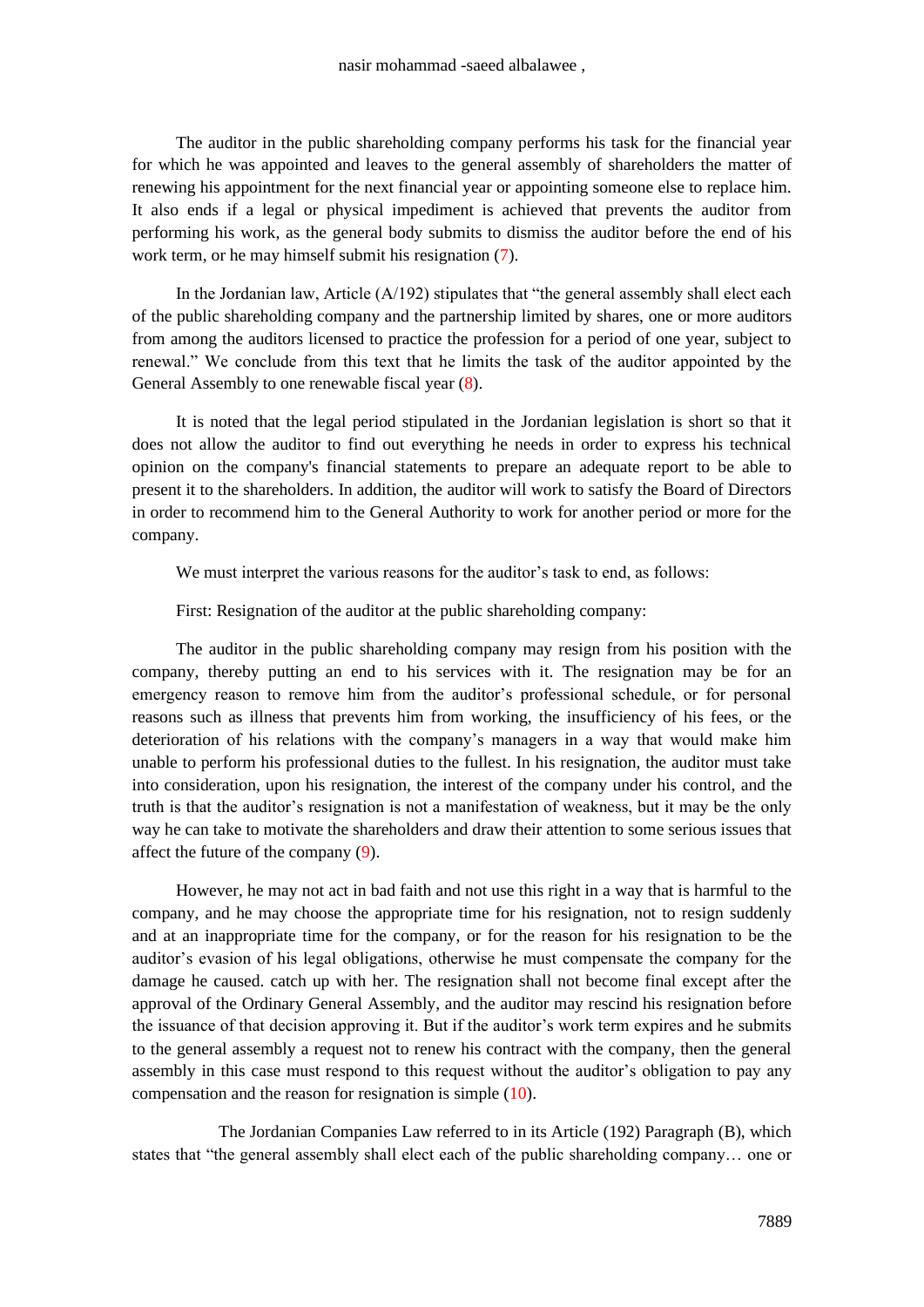more auditors from among the auditors who are licensed to practice the profession for a period of one year, subject to renewal, and determine their fees. B- If the company's general assembly failed to elect the auditor, or the auditor who elected him apologized for his work, refrained from doing it for any reason, or died, the board of directors must attribute to the auditor at least three of the auditors within fourteen days from the date of the work, the vacancy of this position for him to choose one of them." And it turns out to us from the previous text that the auditor may resign from his work after notifying the company of this at an appropriate time. However, he may not abuse this right, so he must continue his work for a reasonable period until the auditor is appointed the auditor is new to the company so that the auditor cannot be obligated to carry out his task when he does not desire this work, so in this case he has the right to resign. But as we mentioned above, he must notify the company in sufficient time and not stop his work until the company appoints someone to carry out his duties, and he must choose the appropriate time for his resignation in order to defend himself from the suspicion of deliberately harming the company  $(11)$ .

Second: dismissing the auditor in the public shareholding company:

The ordinary general assembly is the owner of the inherent right to appoint the auditor in the public shareholding company, and based on that, whoever owns the right to assign has the right to dismiss, then the general body may dismiss the auditor at any time. The general body may dismiss its auditor until If the duration of his agency is limited to a certain period, because determining the intended period is to set the maximum period during which the auditor can work and not a mandatory limit during which the auditor cannot be dismissed, but despite that, there is another opinion that prohibits the removal of the auditor except in the case of acceptable reasons such as negligence or collusion with the company's board of directors,. The aim of taking some of the procedures that are required to be taken before dismissal of the auditor is to provide a possible degree of guarantee and independence for the auditor so that he can perform his duties to the fullest extent, and among these procedures is to provide a notice to the auditor before sufficient time, explaining the reasons on which the dismissal decision is based, to provide the auditor with an opportunity to discuss those reasons With the company's general assembly (12).

In the Jordanian Companies Law, the legislator limited the possibility of dismissing the auditor to only two cases, when it stipulated them in Articles (202 and 203). In the first case, and based on the provisions of Article (202), the legislator obligated to dismiss the auditor and demand compensation if he disclosed to the shareholders at the meeting place of the general assembly of the public shareholding company, or other places and times, or to other than the shareholders, the company's secrets that he received because of his work for it. As for the second case, what was stipulated in Article (203), which prohibits the auditor and his employees from speculating in the shares of the company whose accounts he audits, whether this deal took place in shares directly or (13) indirectly. Despite all that we mentioned previously regarding the permissibility of dismissing the auditor by the general body at any time you wish. However, there is another legal opinion that contradicts this, and it is prohibited for the company to dismiss the auditor except in the case of the availability of acceptable reasons such as negligence and collusion, with the board of directors, with the aim of Provide as much guarantee and independence as possible for the auditor in the performance of his duties (14).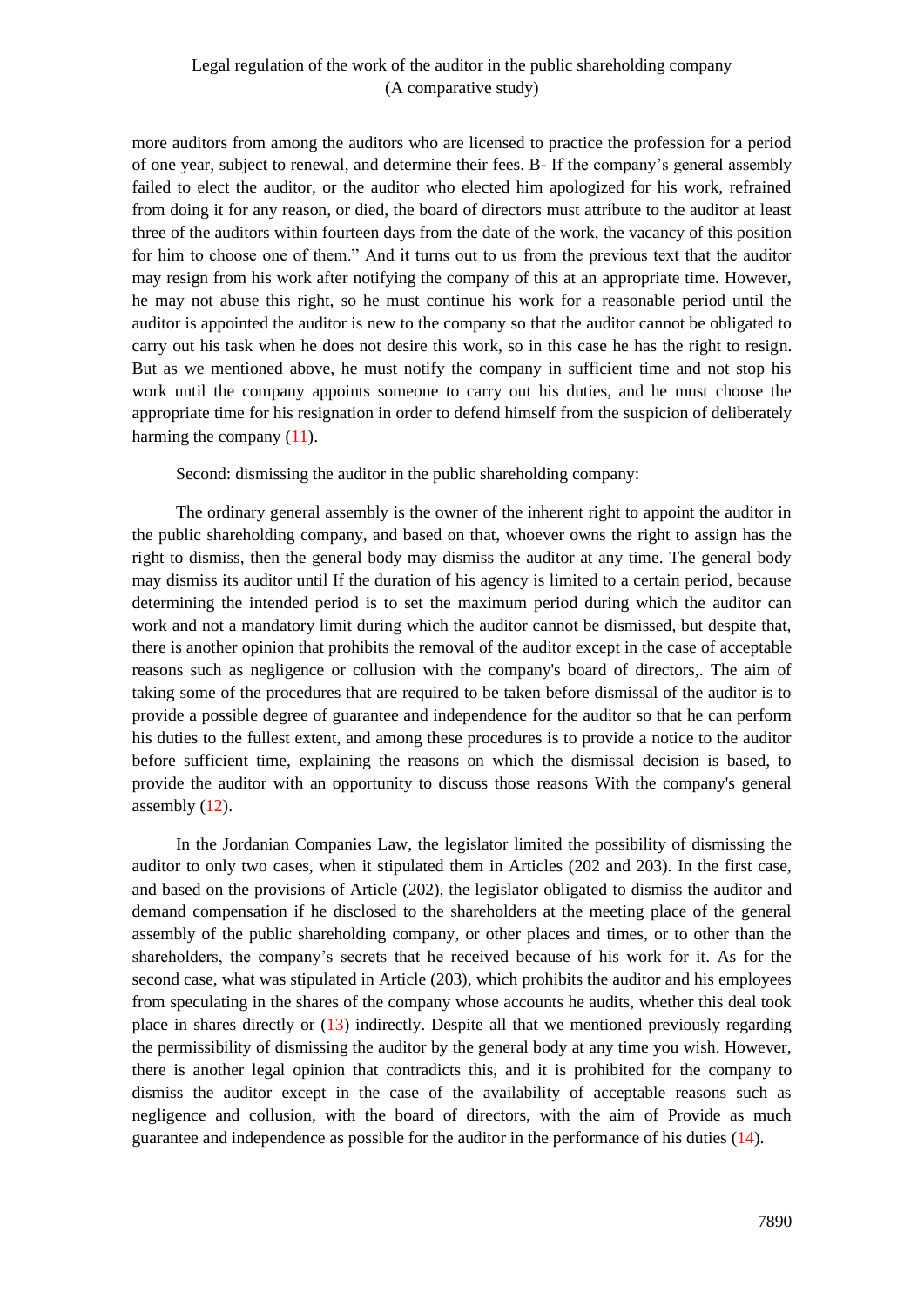The French law came more strict in dismissing the auditor from the Jordanian legislator, as it stipulated in its article (227) that the dismissal must not be by a unilateral will, that is, by the will of the general body alone, and that he can only be relieved of his duties for reasonable reasons, which is if the auditor commits a mistake or finds An obstacle prevents him from carrying out his work. Therefore, the company was required to dismiss him only by the judiciary and not by the authority that appointed him, except that the French legislator returned and decided in Article (227) amended by the law issued in 1984 AD that it is not permissible to dismiss the auditor before the expiry of his term except by a judicial decision issued by the court, based on the At the request of the company or a number of shareholders representing at least 10% of the capital, whenever he commits a mistake in carrying out his duties.

Also, the modern trend in some countries, such as the United States of America, especially in large companies working in them, is changing the auditor every several years with the aim of excluding the possibility of complimenting the auditor to those in charge of managing the company because of the personal relationships that formed with them during the period of their work in the company. This procedure also aims to benefit from the suggestions and opinions of the new auditor in addressing the weaknesses related to the internal control systems and procedures (15).

#### **The second topic**

The auditor, his obligations and rights in the public shareholding company

 When an agreement is reached between the companies' board of directors and the auditor who was chosen in accordance with the law, mutual obligations arise against the parties to the contract, including the company's obligation to pay the agreed fees to the auditor. In return, the auditor is obligated to accomplish the task assigned to him by law, which is to verify the integrity and regularity of the accounts of the public shareholding company, and to monitor the correctness of the information and data provided by the management of the company under his control, in order to protect the various interests attached to the company. Anyone who deliberately refrains from enabling the auditor to perform his duties shall be liable to incrimination provisions, and the auditor, if he fails to carry out his duties, shall be subject to civil and criminal liability (16).

When looking at the role played by the auditor as the watchdog over the rights of shareholders and others who follow the economics of the accounting unit, the different countries did not leave the matter of the rights and duties of the auditors to be decided by his moral conscience or the view of society or the profession, but rather intervened to be approved by legal legislation. In order to carry out this task, we find that he enjoys some rights that enable him to do so, and in return for these rights there are certain duties that he must perform and abide by. It must be noted that the rights and duties of the auditor in individual projects and companies of persons depend on the nature of the task specified in the agreement contract between him and the stakeholders in these projects, unlike joint stock companies (17).

The first requirement: the obligations of the auditor in the public shareholding company: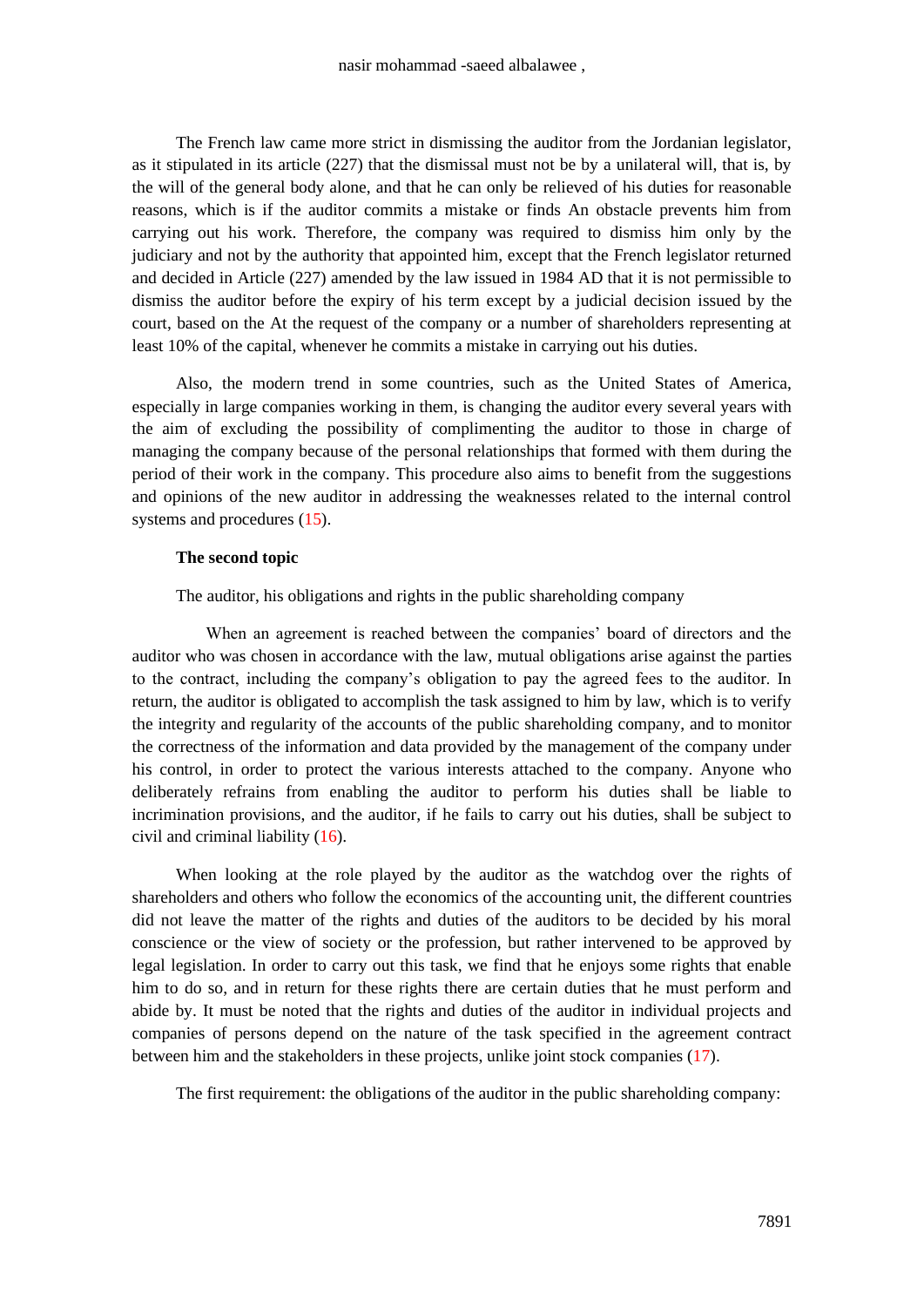The law is granted to the auditor who enjoys it during the performance of his work duties, and in return for this he arranged several obligations that he must abide by when performing professional services as an agent for the accounts (18).

 The auditor's tasks are no longer limited to his traditional competencies, that is, to carry out his general task of reviewing or examining accounts and monitoring the accounting and financial situation of the company, but rather he has become as a technical expert charged with several obligations, in addition to that he also performs obligations of a legal nature. Over the breadth of the audit task, this must monitor the total life or activity of the company (19). Accordingly, in this requirement, we will limit ourselves to the obligations referred to in the Companies Law and the Law Regulating the Profession in both Jordanian legislations which fall on the shoulders of the auditor in the public shareholding company, as follows:

First: Commitment to the procedures required by professional principles:

It is the auditor's responsibility to verify the correctness of the accounting data recorded in the books and records and to obtain a neutral technical opinion on the significance of the company's financial statements and the statement of its financial position. And for this, he may review at any time all the company's books, records and documents, and request all data and clarifications that he deems necessary to perform his task, and for that he is obligated to take care and observe the legal and technical procedures required by the profession's rules. This obligation here falls on the auditor here, it is not an obligation to achieve a result, and his responsibility does not arise as soon as the damage is achieved. Rather, it is an obligation to exercise care, which requires evidence of his failure to perform his duty, as it is a professional error that must be proven. The auditor must exercise the amount of diligence expected from the usual person in the profession. If he did not exercise this amount of care, he was in breach of his legal duties, and this amount of required care requires the auditor to respect the rules and procedures stipulated by the law and the company's articles of association, as well as observing the recognized professional principles in the audit process (20).

This obligation requires the auditor to provide the best services to the company and to exert sufficient professional care and great effort in the audit process. However, this does not mean reviewing all accounting documents, but rather conducting several tests that he estimates are necessary to prepare the financial statements and to verify that the company's accounts have been prepared in accordance with the rules It is generally accepted that it expresses, as much as possible, the reality of the company's financial position (21).

Article (193) Paragraph (A) of the Jordanian Companies Law stipulates that the auditor must adhere to the generally accepted auditing standards, saying, "The auditors shall … b-Audit the company's accounts in accordance with the approved auditing rules and the requirements and assets of the profession"(22).

Article (5) of the Chartered Accountants Profession Law states that one of the tasks of the supreme body of the profession formed in accordance with the provisions of this law is to adopt the accounting standards and auditing standards to be applied, and the oath that applicants take to obtain the profession's license stipulated in Article (24) paragraph ( A) by saying "I swear by Almighty God to carry out the duties of my profession with honor and security without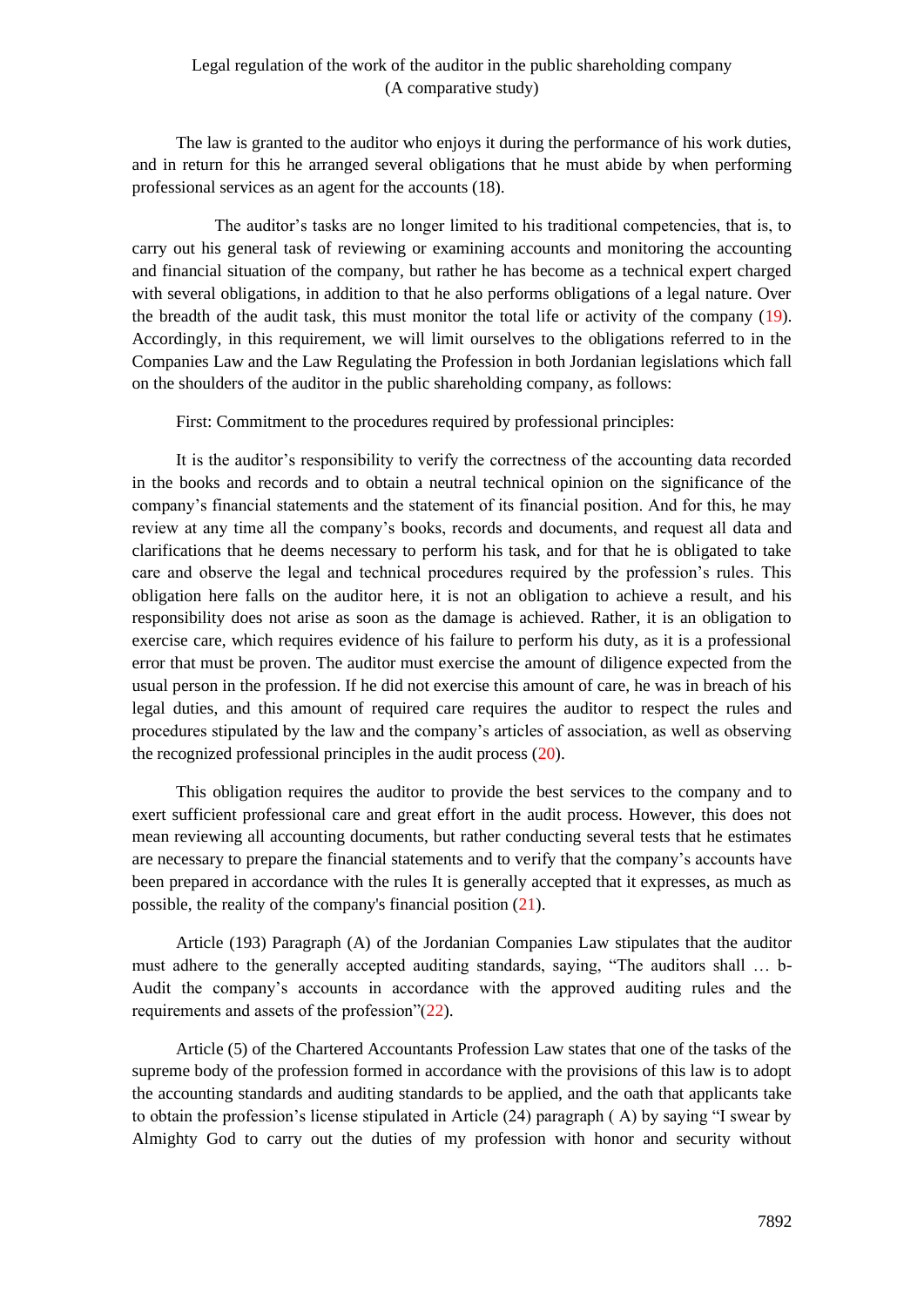prejudice and to abide by the applicable laws, regulations and instructions, and to preserve the secrets, etiquette and rules of the profession."(23)

Second: Commitment to preserve the company's secrets:

The auditor may at any time look at the books, records and documents of the company subject to his control, verify its assets, stand on its trade secrets, discover the truth of its financial position, and find out to him the difficulties that it may face. Therefore, it was natural for the Jordanian legislator to impose on the auditor an obligation to maintain the profession's secret in order to protect the projects under his control  $(24)$ .

Therefore, according to the foregoing, Article (17) of the Omani Law Regulating the Accounting and Auditing Profession prohibited the auditor from disclosing the secrets of his profession to others while performing his work, in order to preserve the true position of the company and not to harm it, which stipulated in its content that "The accountant or auditor is prohibited from disclosing secrets of work or allow anyone to view it except for those whom the laws qualify for." Article (27) Paragraph (b) of the Jordanian Legal Accounting Law stipulates that the legal accountant must keep the secrets of the profession, under penalty of legal liability. Article (202) of the Jordanian Companies Law stipulates that the auditor must be obligated to maintain the secrets of the profession by saying, "Without prejudice to the basic obligations of the auditor, he may not broadcast to the shareholders at the meeting place of the general assembly of the joint-stock company or in other places and times, or to The shareholders change the company's secrets because of his performance of his work for it, otherwise he must be dismissed and demanded for compensation" (25).

The Jordanian Companies Law has clarified some of the obligations that fall on the auditor, including:

He is obligated to monitor the company's business and to audit its accounts in accordance with the approved auditing rules

- He is obligated to examine the company's financial and administrative systems and its internal financial audit systems, to ensure their suitability, to verify the company's assets and ownership, and to ensure the legality and validity of the company's obligations.

- He shall abide by any other duties that he is required to perform under this law, the law of the auditing profession, other relevant regulations, and the customary rules for auditing accounts.

It is worth noting that there are some rights and obligations for which we did not find a basis in the Companies Law or the law regulating the profession of auditing in Jordanian legislation. Rather, they are considered among the international auditing standards as the auditor's right to seek the assistance of experts and his right to discuss the decision to dismiss him in front of the ordinary general assembly or what is called in the Jordanian Legislation General Assembly of Shareholders. We also note that the multiplicity of laws and regulations regulating the audit process, along with the multiplicity of bodies that set these laws, had a negative impact on the legal texts that deal with the rights and obligations of the auditor, the matter that led to a conflict between them in some cases.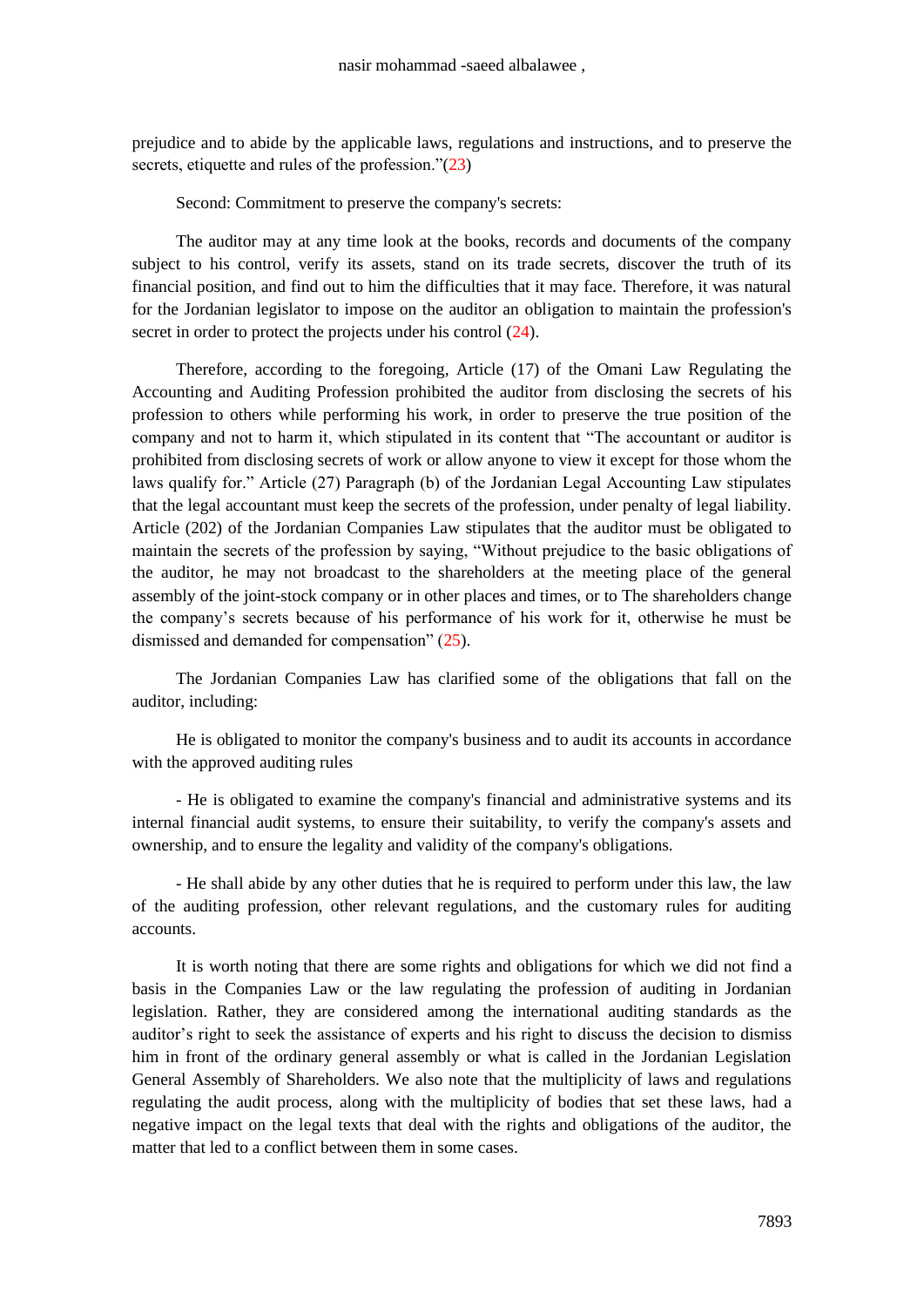The second requirement: the auditor's rights in the public shareholding company:

The auditor in the public shareholding company has certain rights that stem mainly from the nature of the professional services he provides (27).

We find that the Jordanian Companies Law has touched upon the rights of the auditor in the public shareholding company, in Article (193), as amended, that "the auditors shall jointly or individually undertake:

- The right to monitor the company's business as an agent for all shareholders in the company

- The right to examine the company's financial and administrative systems and its internal financial control systems and ensure their suitability for the proper conduct of the company's business and the preservation of its funds.

- The right to verify the company's assets and its ownership, and to ensure the legality and validity of the company's obligations.

- The right to review the decisions of the Board of Directors and the General Assembly, the instructions issued by the company, and any data that their work requires the necessity of obtaining and verifying them.

These rights that the auditor performs are considered of great importance, since many entities or persons rely on the data that the auditor reviews and expresses his opinion on, because it is his primary duty to ensure that all the works carried out by the company's board of directors fall within its competencies and that they are consistent with the purposes of The company specified in the memorandum of association and is considered at the forefront of the rights enjoyed by the auditor to enable him to work. The right to review all the company's books and records at all times and to request data that he deems necessary to obtain them. He also has the right to verify the company's assets and obligations and if he is unable to use He must prove these rights in writing in a report submitted to the Companies Controller and a copy thereof to the Board of Directors containing the reasons that hinder his work or prevent him from carrying out them. If he is unable to do so, the matter shall be presented to the company's general assembly in its first meeting, and this is what Article (194) of the same law stipulates  $(28)$ .

Finally, we would like to point out that the Jordanian legislator has neglected some of the rights stipulated by other legislation, such as the auditor's right to discuss the decision to dismiss him before the ordinary general assembly, similar to the Egyptian Companies Law, which guaranteed him that right.

### **First, the results:**

1- The year period for practicing the auditor's profession stipulated in Jordanian legislation is short so that it does not allow the auditor to find out all that he needs in order to express his technical opinion on the company's financial statements to prepare an adequate report in order to be able to present it to the shareholders. In addition, the auditor will work to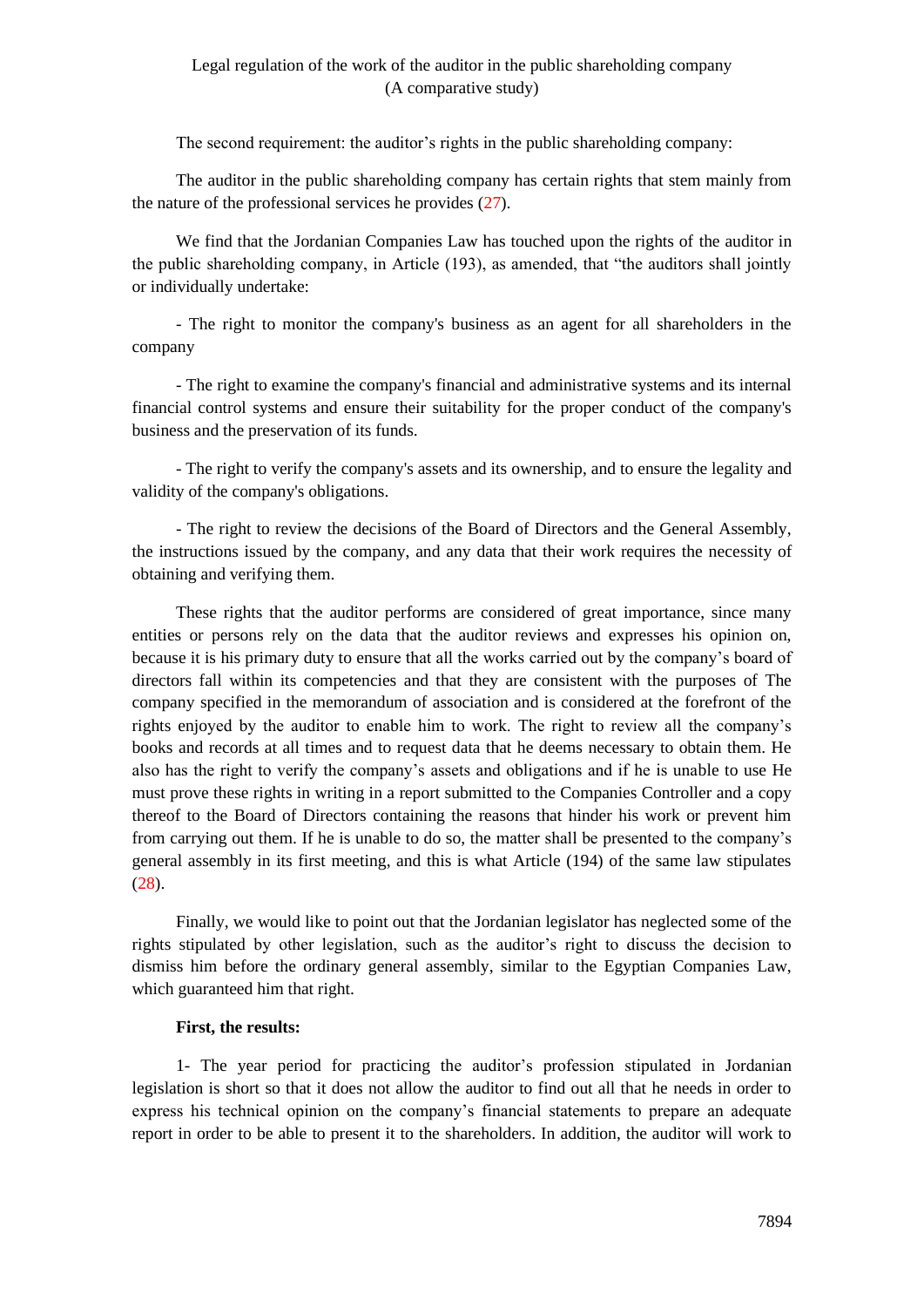satisfy the Board of Directors in order to recommend him to the General Authority to work for another period or more for the company.

2- The auditor in the public shareholding company may resign from his position with the company, thereby putting an end to his services with it. The resignation may be for an emergency reason to be removed from the auditor's professional schedule, or for personal reasons such as an illness that prevents him from working.

3- The ordinary general assembly is the owner of the inherent right to appoint the auditor in the public shareholding company, and based on that, whoever has the right to appoint has the right to dismiss.

## **Second: Recommendations:**

1- We hope that the Jordanian legislator will follow the example of the Egyptian Companies Law, the auditor's right to discuss the decision to dismiss him before the ordinary general assembly.

2- The researcher recommends the Jordanian legislator to add more detailed legal texts regarding how to terminate the auditor's contract in the public shareholding company.

### **References:**

- 1. Turki Musleh Hamdan, Mediator in the Legal System of the Board of Directors of Public Shareholding Companies - A Comparative Study -, Gulf House, Jordan, 2107.
- 2. Jordanian Companies Law No. (22) of 1997.
- 3. Hamdallah Mohamed Hamdallah, auditor, Assiut University, Egypt, without publication year.
- 4. Ali Sayed Qassem, the auditor, a comparative study of the role of the auditor in the public shareholding company, Arab Thought House, Cairo, 1991.
- 5. Hisham Darwish Al-Takruri, the legal aspects of the auditor's role in the public shareholding company, published MA thesis, Al-Quds University, Palestine, 2003.
- 6. Aziz Al-Akaili, Commercial Companies, House of Culture, Amman, 2004.
- 7. Mahmoud Fouad Fares, the extent of the external auditor's commitment to the rules of professional conduct in Jordan, a master's thesis, published at Al al-Bayt University, 2004 AD.
- 8. Ahmed Issa Thneibat, the extent of compatibility of rights and the auditor in Jordanian Companies Law, published Master's thesis, University of Jordan, 2006.

## **Footnotes:**

- 1. Turki Musleh Hamdan, Mediator in the Legal System of the Board of Directors of Public Shareholding Companies - A Comparative Study -, Dar Al Khaleej, Jordan, 2107, p. 185.
- 2. Hamdallah Muhammad Hamdallah, auditor, Assiut University, Egypt, without year of publication, p. 296.
- 3. Article (171 and 192) of the Jordanian Companies Law.
- 4. Hamdallah Muhammad Hamdallah, Auditor of Accounts, p. 296.
- 5. Article (92) of the Jordanian Companies Law.
- 6. Hamdallah Muhammad Hamdallah, auditor, p. 299.
- 7. Ali Sayed Qassem, the auditor, a comparative study of the role of the auditor in the public shareholding company, Dar Al-Fikr Al-Arabi, Cairo, 1991, p. 87.